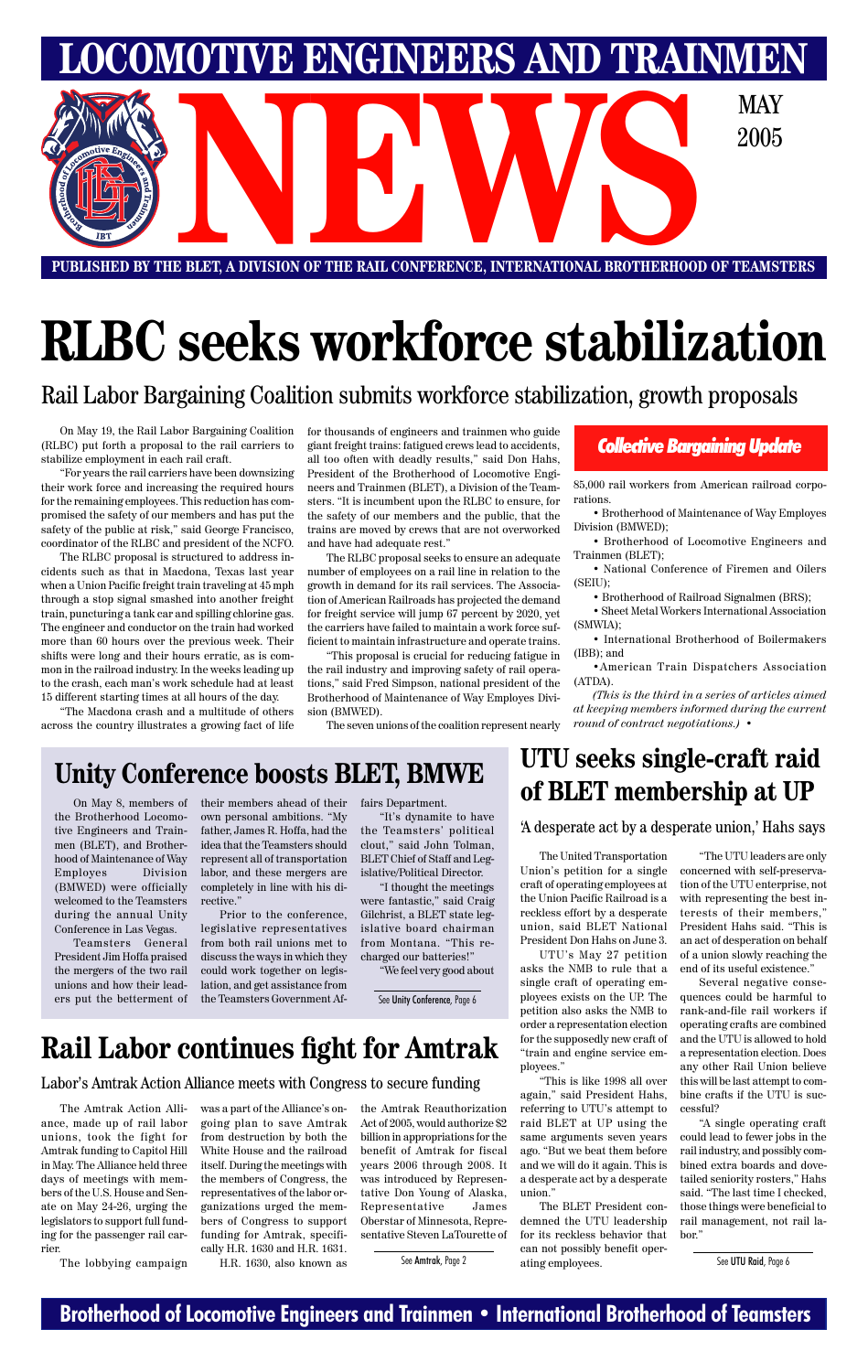Ohio and Representative Corrine Brown of Florida.

H.R. 1631, also known as the Rail Infrastructure Development and Expansion Act for the 21st Century (RIDE 21), establishes authority for states or interstate compacts to issue \$12 billion in federal tax-exempt bonds and \$12 billion in federal tax-credit bonds for infrastructure improvements for highspeed rail. It was also introduced by Representatives Young, Oberstar, LaTourette and Brown.

These bills counter both the Bush administration proposal and the Amtrak Board proposal. President Bush's spending blueprint for fiscal 2006 would reduce Amtrak's federal subsidy to zero from \$1.2 billion, probably sending the company into bankruptcy and possibly spelling the end of passenger service in many of the 46

states now served by the rail carrier. its own reform plan. The board's plan is based on three ideas: "uncoupling" Amtrak from intercity passenger rail service and "independently addressing" each; creating a "federal matching grant program" designed to attract increased investment from states and private entities; and "the introduction and development of competition." Central to the board's plan are a pair of labor reforms that would be a disaster for rail labor. First, the board proposes that Congress enact legislation to shift the workforce away from the Railway Labor Act and to the National Labor Relations Act by providing that "all operators of intercity passenger rail will be subject to the same laws and regulations regarding their labor agreements, and that labor agreements of Amtrak and other intercity passenger rail operators shall terminate when they expire rather than being indefinitely extended."

In April, the Amtrak board put out specific bargaining goals that would di-The board identifies several craft rectly impact the members of the Rail Conference. With respect to maintenance of way employees, Amtrak wants changes that would "increase management flexibility in order to deliver production more efficiently." As for train and engine employees, Amtrak wants "greater flexibility including permitting management to determine the staffing of trains and yard crews." The second proposal the board makes is that Congress should enact legislation to "transition out of the Railroad Retirement system by allowing all new intercity passenger rail employees to be placed in Social Security with the possible added option of 401(k) requirement plans." The impact of this proposal would be devastating for the Railroad Retirement system for two reasons. One is that, over time, the entire passenger rail workforce would be withdrawn from the system, resulting in increased costs and/or reduced ben-

efits for freight railroad workers. The other is that, it may become a slippery slope down which the freight railroads will decide they would like to slide. It would only be a matter of time before the freight railroads decide that they would like to leave the Railroad Retirement system also.



Third, the board proposes "tort reform." This version of reform would enable Amtrak to move a Federal Employees Liability Act (FELA) suit from the state courts to the federal court.

BLET members are asked to email or call their members of Congress (tollfree at (877) 762-8762) and urge them to support H.R. 1630 and H.R. 1631.

In addition, the AFL-CIO's Transportation Trades Department has launched a campaign to build support among state and local governments and the traveling public to provide Amtrak with adequate long-term funding. Members are urged to visit www.ttd.org for information on how they can participate in this important campaign. •

Amtrak Continued from Page1

Representative James Oberstar (D-Minn.) has introduced a bill that would require the Department of Transportation and the Department of Homeland Security to develop and implement plans for addressing the issue of rail security. The purpose of the Rail Security Act of 2005, or H.R. 2351, is to provide for the safety and security of the United States railroads, passengers, workers and communities, and to establish an assistance program for families involved in rail accidents.

The bill, which currently has 14 cosponsors, authorizes more than \$1 billion to safeguard our nation's rail network from terrorist threats, \$500 million of which is authorized for grants to state and local governments, railroad carriers, rail labor and others for costs incurred for preventing or responding to terrorist activities or other security threats to

intercity passenger rail and freight rail service.

Under the bill, Amtrak will receive \$100 million for security upgrades, plus a total of \$597 million to make fire and life-safety improvements to tunnels on the Northeast Corridor in New York, New York; Baltimore, Maryland; and Washington, D.C. This funding is critical to protect Amtrak's 25 million passengers, two-thirds of whom travel along the Northeast Corridor.

The bill authorizes \$50 million for the Secretary of Homeland Security to create a research and development program to improve freight and intercity passenger rail security. The Secretary of Homeland Security is also required to develop a national plan for public outreach and awareness and a study on passenger, baggage, and cargo screening.

Moreover, the Rail Security Act of 2005 focuses

on an issue that security bills often ignore: the importance of ensuring that key workers have the support and training required to protect our rail system, whether those workers are railroad employees or emergency responders.

"Rail workers are truly the eyes and ears of the rail industry," said Oberstar. "They greet passengers, sell tickets, operate trains, maintain track and signal systems, dispatch trains, operate bridges, and repair cars. They are in the most direct position to spot security risks and potential threats. This bill requires rail carriers to provide security training to these workers to ensure that they are prepared to take appropriate action against threat conditions."

BLET members are encouraged to call their members of Congress and urge them to support this important piece of legislation. •

# **New rail security bill introduced in U.S. House**



### Oberstar-backed bill would provide more than \$1 billion to protect against terrorism

Less than a year after joining the Brotherhood of Locomotive Engineers and Trainmen, members on the formerly non-union Louisville & Indiana Railroad (L&I) have their first-ever collective bargaining agreement.

The BLET scored its organizing victory at the L&I

on May 7, 2004, and the members ratified their new contract by an 80 percent majority on April 1, 2005.

The contract, which extends over the next three years and 10 months, provides many benefits that were unavailable when the short line was a nonunion property.

"Some key provisions that our members did not previously have are a grievance procedure addressing pay issues,

a discipline policy as our members are no longer atwill employees and seniority rules," said BLET Vice-President Merle Geiger Jr., who led the negotiating team.

"We were able to secure payments made by the company prior to being represented by the BLET (gain sharing and longevity pay). We were able to maintain an excellent benefit package including vacations, holidays, personal leave days, bereavement leave and jury duty. In addition medical, dental and life insurance were maintained with no increases in cost sharing at this time for our members."

Vice-President Geiger said compensation for overtime was the Brotherhood's biggest challenge during negotiations. The BLET negotiating team overcame management's best efforts and secured im-

> provements in overtime rules and pay for the L&I membership.

"The overtime was a very difficult hurdle to overcome as management stated at the beginning of negotiations that they would not entertain overtime in any form," Geiger said. "L&I paid no overtime because employees were on a daily salary. It did not matter if they worked six hours or 12 — they were paid the same. Workers also did not

receive overtime for working on the sixth or seventh day of the week — just a \$20 premium. We were finally able to get our foot in the door on overtime and now overtime will be paid on an accumulative basis, either at the pro rata or punitive rate of pay, based on a sliding scale for hours worked in excess of 40 hours on a five day assignment and 48 hours on a six day assignment in addition to the \$20 premium.

"We were also able to establish a basic day provision and payment of the highest rate of pay qualified for whether our member was working in that craft or not."

Brother Geiger thanked Brother John Mullen, BLET Director of Shortlines, and Dan Hartil, BLET member and L&I employee, for their invaluable assistance during negotiations.

Headquartered in Jeffersonville, Ind., the Louisville & Indiana Railroad was formed in March 1994 to acquire 106 miles of rail line between Indianapolis and Louisville. The line serves numerous major companies and an inland port facility. Since formation, L&I has located a number of new industries to its lines. It has been designated a future high-speed rail corridor by the U.S. Department of Transportation.

The L&I connects with the CP-Soo, CSX Transportation, Norfolk Southern, and the PAL. Its annual volume is 33,000 carloads. The primary commodities it handles include: grain, cement, steel, scrap, plastics, food products, auto parts, lumber, chemicals, paper, and manufactured goods.

L&I is owned by the Anacostia Rail Holding, whose other holdings include the New York & Atlantic Railway, Pacific Harbor Line, and the Chicago Southshore & South Bend Railroad. The BLET already represents workers at the Pacific Harbor Line, and operating employees at the New York & Atlantic voted to join the BLET on Nov. 20, 2003. •

# **BLET gets first contract at Louisville & Indiana RR**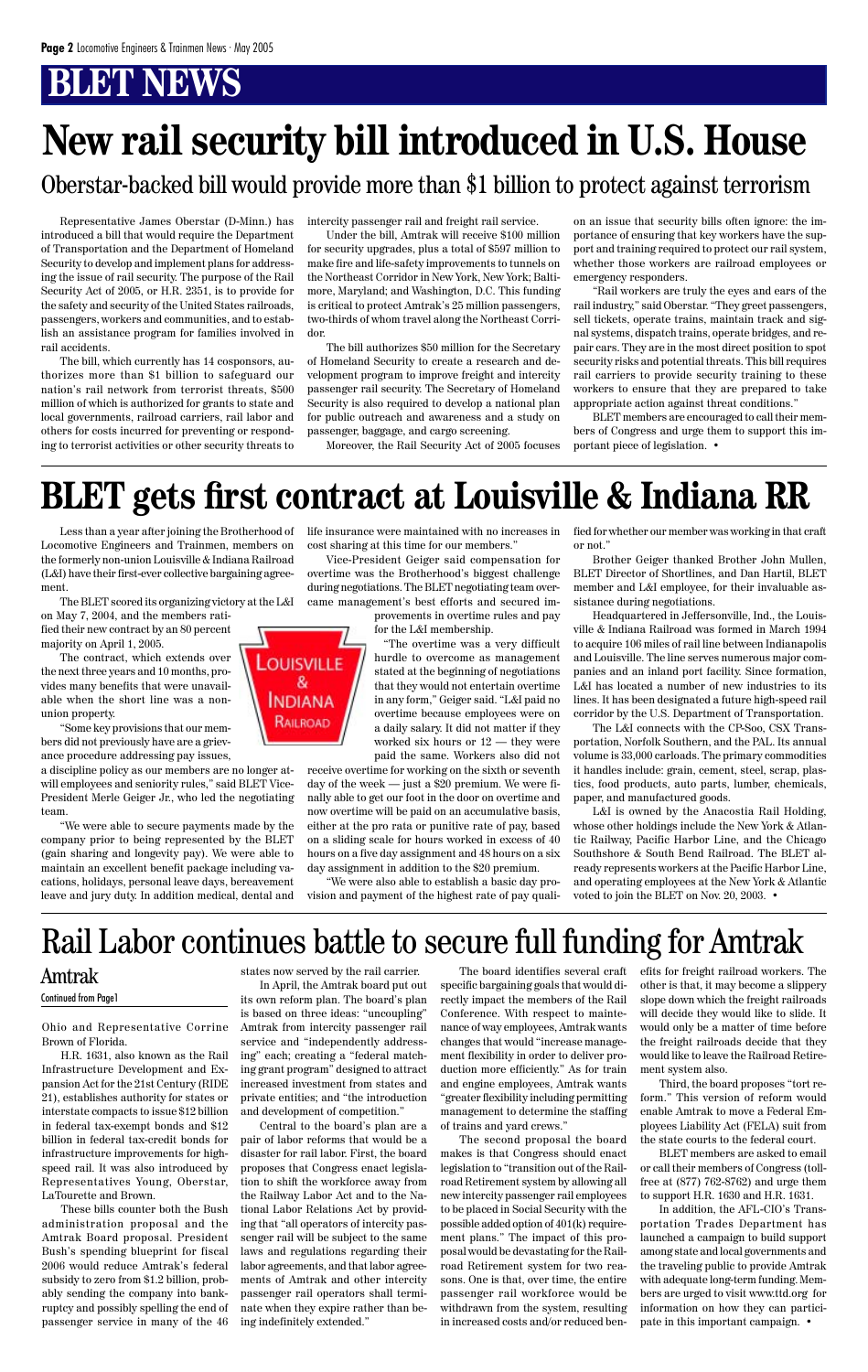### Burlington Northern Santa Fe Canadian National Railway



### Canadian Pacific Railway CSX Transportation



### Union Pacific Corp.



aaaaaaaaaaaaaaaaaaaaaaaaaaaaaaaaaaaaaaaaaaaaaaaaaaaaaaaaaaaaaaaaaaaaaaaaaaaaaaaaaaaaaaa

aaaaaaaaaaaaaaaaaaaaaaaaaaaaaaaaaaaaaaaaaaaaaaaaaaaaaaaaaaaaaaaaaaaaaaaaaaaaaaaaaaaaaaa

Burlington Northern Santa Fe Corp. reported record first-quarter earnings of \$321 million, or 83 cents

per share, on strong shipment volumes of intermodal and agricultural products, coal and Asian imports through California ports. BNSF earned \$193 million, or 52 cents per share, a year ago. Sales rose 20 percent to \$2.98 billion.

Operating expenses for the first three months of 2005 of \$2.35 billion were \$268 million, or 13 percent, higher than the same period in 2004, primarily driven by a 9-percent increase in gross ton-miles and 31-percent higher fuel prices after hedge benefit.

First-quarter operating income increased \$224 million, or 55 percent, to \$634 million compared with the first quarter of 2004. BNSF's operating ratio decreased more than five percentage points to 78.1 percent from 83.3 percent in the same quarter of the prior year.

BNSF avoided the troubles of rival Union Pacific Railroad, which has struggled in recent quarters because of shortages of crews and locomotives as it has tried to cope with the same record traffic volumes. •

CN reported a net income of \$299 million for the first quarter ended March 31, 2005, an increase of 42 percent from year-earlier net income of \$210 million. CN also reported revenues of \$1,706 million, an increase of 19 percent; and an increased

operating income of \$526 million, up 33 percent over first quarter 2004.

Commodity groups that registered revenue gains during the quarter were metals and minerals (49 percent); forest products (26 percent); intermodal (26 percent); coal (18 percent); petroleum and chemicals (10 percent); and grain and fertilizers (eight percent). Automotive revenues declined by six percent.

CN's first-quarter 2005 performance benefited from \$121 million in revenues from the rail and related holdings of Great Lakes Transportation LLC (GLT) and BC Rail, whose operations CN consolidated on May 10, 2004, and July 14, 2004, respectively. Operating expenses for first-quarter 2005 increased by 13 percent to \$1,180 million, largely because of the inclusion of \$96 million in GLT and BC Rail expenses, higher labor and fringe benefits, and increased fuel costs.

CN also posted a record first-quarter operating ratio of 69.2 percent, a 3.3 percentage point improvement over first-quarter 2004 performance. •

Canadian Pacific Railway reported net income of \$81 million in the first quarter of 2005, more than triple first-quarter 2004 net income of \$24 million. Some of the highlights for CPR's first quarter

2005 include: Operating income up 54 percent to \$179 million; revenue up 14 percent to \$1,014 million, a first-quarter record; operating expenses up 8 percent; and operating expenses up just 4 percent excluding the impact of significantly higher fuel prices.

Barlington Northern Santa Fe<br>
aaraa $\frac{a}{\sqrt{2\pi}}$ aaraa $\frac{a}{\sqrt{2\pi}}$  aadaanaa  $\frac{a}{\sqrt{2\pi}}$  aadaanaa  $\frac{a}{\sqrt{2\pi}}$ <br>Aan aaraa  $\frac{a}{\sqrt{2\pi}}$  aaraa $\frac{a}{\sqrt{2\pi}}$ <br>Aan aaraa $\frac{a}{\sqrt{2\pi}}$  aaraa $\frac{a}{\sqrt{2\pi}}$  aaraa $\frac{a}{\sqrt{2$ poration reported net income of \$194 million, up 23 percent compared with \$158 million for first-quarter 2004. First-quarter results included approximately \$35 million for expenses (pretax) related to the Jan. 6 train derailment in Graniteville, S.C. Total railway operating revenue grew 16 percent to \$1.96 billion from \$1.69 billion last year, and was the highest of any quarter in Norfolk Southern's history. Intermodal revenues set a first-quarter record of \$408 million, up 24 percent, compared with first-quarter 2004.

CPR expects to grow revenue in the range of 12 percent to 14 percent in 2005. Diluted earnings per share, excluding foreign exchange gains and losses on long-term debt and other specified items, are expected to be between \$3.15 and \$3.25, assuming oil prices averaging US\$55 per barrel and an average exchange rate of \$1.23 per U.S. dollar (US\$0.81). Revenue growth was strong across CPR's entire bulk commodity sector, compared with first-quarter 2004, led by coal and grain, which increased 44 percent and 23 percent, respectively.

CPR also boasted an operating ratio of 82.4 percent, a 4.5-percentage-point improvement over the same quarter of 2004. •

CSX Corp. posted a steep rise in first-quarter profit after logging a sizable gain from selling its International Terminals business. Quarterly income jumped to \$579 million from \$30 million in the 2004 period.

Earnings included an after-tax gain of \$425 mil-

lion from shedding the international business. Surface transportation revenue for the quarter was \$2.1 billion versus \$1.9 billion in the same quarter last year. Revenue gains in the quarter were led by strength in the Company's coal and merchandise markets, which produced 20 percent and 8 percent year-over-year revenue gains, respectively.

Surface transportation operating income was a record \$351 million versus \$151 million a year ago, which was reduced by a \$53 million management restructuring charge in 2004. The Surface Transportation operating income, driven by a 10 percent increase in revenue and better cost discipline. On a comparable basis, adjusting for the 2004 management restructuring charge, Surface Transportation operating income for 2005 increased \$147 million.

The railroad's operating ratio for the quarter was 83.3 percent, an improvement of more than 6 percentage points versus the first quarter of 2004. •

## Kansas City Southern Norfolk Southern



Kansas City Southern (KCS) reported first quarter 2005 financial results that show substantial quarter-overquarter gains in revenues and operating profit.

Driven by record revenues from The Kansas City Southern Railway Company (KCSR), its principal U.S. subsidiary, and by the inclusion of the recently acquired Mexrail, Inc., KCS recorded consolidated revenues of \$198.2 million. Total KCS operating expenses for the first quarter of 2005 were \$173.4 million. Consolidated oper-

ating income was \$24.8 million compared with \$17.4 million in 2004. Revenues from KCS' domestic rail operations, which are comprised of KCSR and Mexrail, Inc., and its subsidiary, The Texas Mexican Railway (Tex Mex), totaled \$196.6 million. Total operating expenses were \$168.1 million. Operating income for the cent during the quarter. General merchandise revenue reached \$1.1 billion, an quarter ended March 31, 2005, was \$28.5 million.

KCSR's first quarter 2005 operating income was \$29.7 million, an increase



\$6.2 million over 2004. KCSR's operating ratio for the quarter was 83.4 percent, ing expenses for Graniteville, which added 1.7 points) compared with 79.6 a year a slight improvement over 84.0 percent for the first quarter of 2004. •

For the first quarter of 2005, Norfolk Southern Cor-

Norfolk Southern said traffic volume was up about 106,000 units, or 6 perincrease of 12 percent over the same period last year.

For the quarter, the railroad operating ratio improved to 79.4 (even includearlier. •

Challenged by high diesel fuel prices and service slowed by a West Coast storm and high demand, Union Pacific Corp. on Thursday reported a 22 percent drop in its first quarter net income compared with the same quarter last year.

Net income dropped to \$128 million, or 48 cents a share, in the three-month period, compared with \$165 million or 63 cents a share in the same period last year. Union Pacific reported record operating revenue of \$3.2 billion in

the first quarter of 2005 compared to last year's \$2.9 billion. Operating income in the first quarter of 2005 was \$313 million compared to \$314 million for the same period in 2004.

Commodity revenue was a first quarter record of \$3.0 billion, up 8 percent, compared to \$2.8 billion in 2004. Drivers of the increase were a 1 percent increase in volumes as well as higher fuel surcharge recoveries and improved yields. First quarter 2005 average revenue per car was at an all-time best of \$1,306 per car, versus \$1,214 in the first quarter of 2004.

The operating margin decreased to 9.9 percent in the first quarter of 2005 from 10.9 percent in 2004, primarily due to the impact of the January storm and higher fuel prices.

The Railroad's average quarterly fuel price of \$1.45 per gallon compares to \$1.02 per gallon paid a year ago.

Although impacted by the January storm, quarterly average system speed, as reported to the Association of American Railroads, averaged 21.1 mph, 0.8 mph slower than the first quarter of 2004, but 0.6 mph higher than the prior quarter.

The railroad's operating ratio for the quarter was 90.1 percent in the first quarter of 2005, compared to 89.1 percent in the first quarter of 2004.

"Demand for our services remains strong and our task is to leverage that strength into better bottom-line results," said UP Chairman and Chief Executive Officer Dick Davidson. "As we continue to restore fluidity to our network, our customers, our employees and our shareholders will benefit." •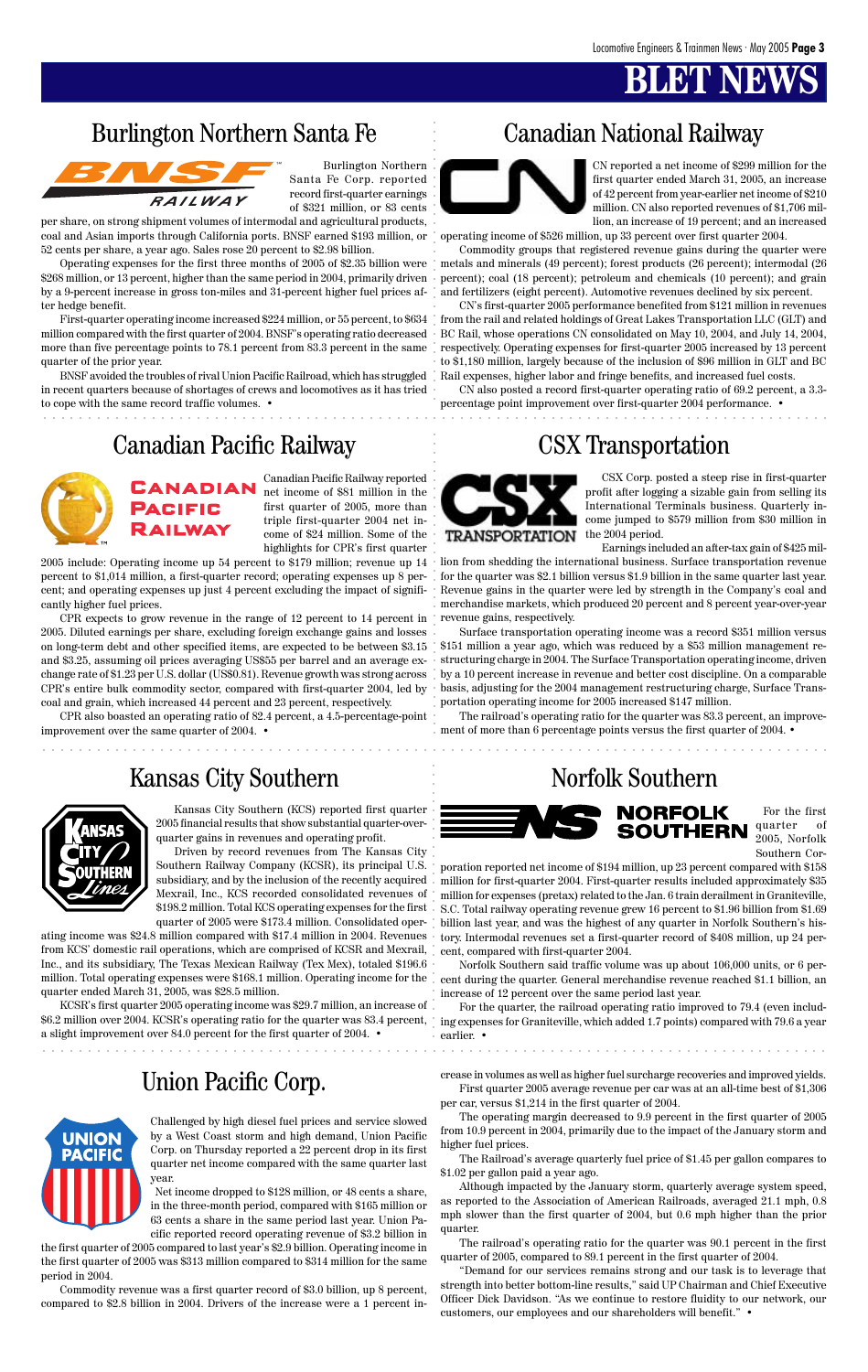*BLET Editor's Note: The following is a question and answer session with Grady Cothen, Deputy Associate Administrator for Safety Standards and Program Development at the Federal Railroad Administration. This Q&A is intended to help locomotive engineers understand the new regulations that go into effect June 25 regarding train horns and quiet zones.*

#### **1. How effective do you think this rule will be in making our communities more livable?**

First and foremost this is a safety rule, but we are optimistic that this rule will also begin to reduce the conflicts that are growing up between railroads and communities over noise from railroad operations. Locomotive engineers regularly get caught up in that conflict, because they have a duty to warn; and many residents simply do not understand the need for the warning. We think three aspects of the rule will help. First, the rule facilitates the establishment of quiet zones in areas of low risk or where the local jurisdiction has taken steps to compensate for the absence of the horn. Second, over the next five years the railroads will need to test their air horns and "turn down" the loudest of them, since the new maximum level will gradually go into effect (110 dbA at 100 feet in front of the locomotive, at horn height). Finally, the rule will replace the old distance-driven sounding pattern with a requirement to sound the horn 15-20 seconds prior to arrival of the train on the crossing . For trains going less than 45 mph, that will reduce the noise load impacting the community. Obviously, a train going faster than 60 mph will just start blowing at the whistle board, since starting earlier would not help given the fall-off of horn intensity over the greater distance.

I think involving train and engine crews is a good idea, because crew members see motorist behavior every day. In fact, one of the final rule appendices, which discusses diagnostic team considerations, recommends that railroad personnel be included in diagnostic team reviews of proposed quiet zone crossings. The perspective of crew members familiar with the territory would be particularly useful in identifying additional things a community could do address pedestrian behavior — an issue about which the rule does not have much to say.

It was important to address the time vs. distance issue in order to make the rule practical. Our impression that state laws requiring horn sounding for 1/4 mile were not strictly enforced. Locomotive engineers running at 10 or 15 miles per hour at 2:00 a.m. have sometimes exercised judgment and showed mercy on communities — by using a standard pattern, perhaps, but starting well after the whistle post. Once you make something a Federal regulation, you've increased the pressure to comply. We wanted to have something that made sense for people using good judgment.

**2. How does FRA expect that locomotive engineers will be informed of the presence of Quiet Zones?**

They will handle them pretty much like they handle whistle ban jurisdictions today. Timetable notations are recommended. Some railroads also place an "R" above the "W" on the post to indicated that use of the horn is restricted.

**3. Has FRA considered including locomotive engineers as participants in a "diagnostic team" used to determine the suitability of crossings for Quiet Zone designation? Would it recommend to State Agencies that we be considered for our expertise on that team?**

#### **4. What will FRA do if they find that accidents increase at a crossing or crossings in a Quiet Zone?**

We are going to see numbers go up and down, depending on the location, special circumstances and random factors. Fortunately when you look at the exposure and number of public crossings, these are relatively rare events. Clearly, if we see that a crossing is turning into a real problem, with collisions and reports of near hits, we will conference with the community and railroad and see if more needs to be done. We retain that discretion under the rule.

#### **5. Could you describe the circumstances allowing or requiring the locomotive engineer to sound the horn regardless of the restrictions of a Quiet Zone?**

First, the subject matter of the rule is sounding the horn at public highway-rail crossings, so it doesn't affect other uses like warning roadway workers. Second, there will still be a requirement to sound the horn, even within quiet zones, if warning devices are known to be malfunctioning. Third, when warning systems are temporarily out of service, the horn will be used as before. Finally, the rule states that notwithstanding other restrictions, "a locomotive engineer may sound the locomotive horn to provide a warning to animals, vehicles operators, pedestrians, trespassers or crews of other trains in an emergency situation if, **in the locomotive engineer's sole judgment,** such action is appropriate in order to prevent imminent injury, death or property damage." So we are not going to second guess the locomotive engineer who makes a good faith call that the horn needs to be used. In addition, the rule is clear that use in an emergency is not **required**. The reason for that, again, is that we are not going to second guess the locomotive engineer who can't distinguish the pedestrian in dark clothing against a dark background at dusk, for in-

http://a257.g.akamaitech.net/7/ 257/2422/01jan20051800/ edocket.access.gpo.gov/2005/05- 8285.htm  $\boldsymbol{\cdot}$ 

stance. We are confident that locomotive engineers will do the right thing when the need arises and circumstances permit identification of the potential risk.

**6. The temporal (time interval) requirement of 15 to 20 seconds of warning before reaching the crossing when traveling less than 45 mph will replace the railroads' operating rule and many State laws. What provisions will FRA make to ensure that the railroads give an advance marker for the engineer to determine the location of the crossing?**

We are recommending that railroads retain — and maintain — whistle posts as they have in the past. Most whistle posts have been placed at 1/4 mile out. If the train is going 45 mph, the horn should be sounded at that point or within 5 seconds. If the train is going slower, then the pattern will be started later. Engineers know their territory and how fast they are going, and our belief is that locomotive engineers will find that they adapt to this pretty readily. Of course, where there is a crossing every city block, this will be pretty academic. The locomotive engineer will do what is necessary to get the requisite minimum warning at each crossing.

**7. Will locomotive engineers be subject to monetary penalties for violations?**

There is always the potential for a civil penalty for a willful act. I'm not expecting that to happen. In our experience, locomotive engineers do a good job alerting the public at grade crossings. Perhaps more than anyone else, train and engine crew members understand the importance of this warning.

If we have to use a penalty to change abusive behavior with respect to horn use at crossings, we will. But, again, I would be very surprised for that to become an issue.

**8. Will the 15 to 20 seconds time interval be enforced should the engineer sound the horn for longer than 20 seconds?**

We needed to specify a range that does two things. First, at the short end we have to provide at least minimum warning. We believe 15 seconds will handle that, but locomotive engineers will need to be sure to provide that minimum warning. Second, we wanted to provide a maximum to emphasize that this is a nuisance when it goes on longer than useful. If we had an engineer who abused use of the horn repeatedly and deliberately and a cautionary discussion did not have the desired effect, we would enforce. I don't think we are going to see many, if any, cases of that kind.

I appreciate that there may be a concern about occasionally sounding for a little more than 20 seconds, particularly where visibility is compromised, etc. That should not be an issue as a practical matter. We try to err on

the side of safety, and it would be hard to fault an engineer for doing the same thing.

#### **9. How does the rule apply to private and pedestrian crossings?**

The rule does not deal with private and pedestrian crossings outside of quiet zones, so whatever use is made of the horn today would continue without change.

The rule does require that the safety of private and pedestrian crossings within quiet zones be considered by the diagnostic team in forming plans for the quiet zone. Taking into consideration comments from railroad industry parties, including your organization, we wanted to make sure that angle was covered.

### FRA issues final rule on locomotive horns

# **Q&A on new train horn regulations**

In an exclusive interview, FRA answers BLET questions about new locomotive engineer duties

The Federal Railroad Administration published its Final Rule on the use of Locomotive Horns in the April 27 Federal Register.

Locomotive engineers need to be on the lookout for instructions from their railroad regarding compliance with the new regulation for sounding train horns.

The final rule will require the locomotive horn be sounded while trains approach and enter public highway-rail grade crossings. The rule allows for an exception to the above requirement in circumstances in which there is not a significant risk of loss of life or serious personal injury, use of the locomotive horn is impractical, or safety measures fully compensate for the absence of the warning provided by the locomotive horn.

Communities that qualify for this exception may create "quiet zones" within which locomotive horns would not be routinely sounded.

The effective date of this final rule is June 24, 2005. However, public authorities may begin to provide quiet zone-related documentation to FRA and other parties 30 days after April 27, 2005. This final rule supercedes the interim final rule, which was published on December 18, 2003. Therefore, the interim final rule will not take effect.

A complete copy of the Final Rule is available on the Internet at:

See FRA Q&A, Page 5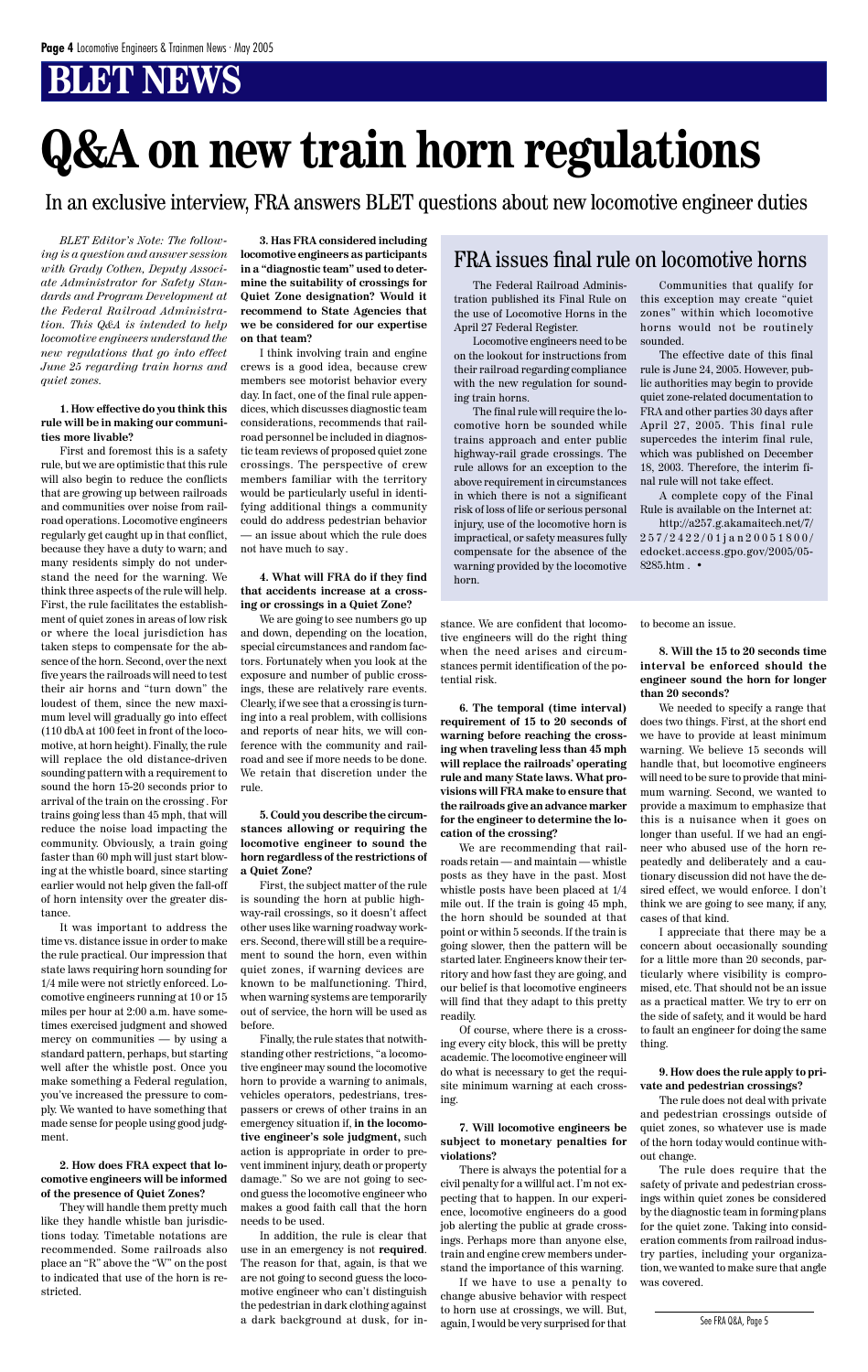**10. In the event of an accident, will locomotive engineers be held liable if they fail to sound the horn at a crossing in a Quiet Zone crossing?**

The official answer is that the courts will decide, but I would be shocked if any court held a locomotive engineer liable for failing to sound the horn at a crossing in a quiet zone, and if it ever happened I would expect it to be quickly overturned on appeal. The rule defines the standard of care for the railroad, including the locomotive engineer, and for the community. If the rule says the locomotive engineer will withhold the audible warning within the quiet zone, that's that.

**11. Does this Final Rule bring additional liability to locomotive engineers for failure to sound the horn at non-quiet zone crossings?**

Most States have had laws requiring horn sounding at public crossings, and this just replaces them. Even where there has been no state law, the operating rules have in effect established a standard of care. So, in general, no, I don't think it puts locomotive engineers in a more difficult position.

#### **12. The Final Rule mentions PTC. Has FRA considered malfunctions of a horn system associated with on-board train control?**

If a railroad elected to tie in sounding the horn into a train control system they would need to treat it as a safety critical function. Certainly in looking at any product safety plan (under the new rule on Performance Standards for Processor-Based Signal and Train Control Systems) we would focus sharply on that.

**13. The rule has two appendices. Appendix A describes the approved Supplementary Safety Measures (SSM) and Appendix B describes the**

#### **Alternative Safety Measures (ASM). How does FRA know that these measures actually provide the same level of safety as the locomotive horn?**

We picked approaches like medians and four-quadrant gates that seemed to offer obvious advantages, and we have experience with them in demonstration projects as well as in longstanding use at various locations. Then we were somewhat conservative in applying effectiveness estimates. So we have a combination of engineering judgment and data that tells us we are on firm ground. That is not to say there won't be some variability of results from place to place. I'm sure there will be.

**14. The Associate Administrator for Safety determines if a proposed SSM or ASM is adequate to provide this level of safety. What recourse is available to someone who disagrees with a decision to approve a SSM or ASM?**

The issues that will arise will be around modified SSMs and ASMs, and public authority or railroad that disagrees with the initial decision may petition for reconsideration, which may trigger additional proceedings. If one of those parties remains unsatisfied after reconsideration, the party could petition for review before any Federal court of appeals.

**15. How is the public, or in our case, locomotive engineers, provided an opportunity to comment on a proposed Quiet Zone when the Associate Administrator is requested to approve the Quiet Zone after there is agreement among all the other interested parties (railroads, local and State jurisdictions, law enforcement, and private land owners)?**

We can't turn each of these into a full-blown rulemaking or waiver proceeding or we will never get our work done. The system is set up to make things as simple as reasonably possible. Having said that, BLET knows our grade crossing managers in the field and our staff here in headquarters. If there are concerns that working locomotive engineers have about these budding quiet zones, please don't hesitate to step forward.

**16. Wayside horns under subsection 222.59 and Appendix E require that the engineer be given advance warning that the wayside horn is operating. How will this be accomplished?**

The wayside horn set-up includes a self-monitoring health indication (an orange LED, "X" shape) that tells the engineer that the system is active. If it is not displayed, then the engineer will know to sound the horn.

**17. Will the maximum decibel level decrease the incidence of hearing loss among train crews? Was the hearing loss issue taken into account during the writing of this rule?**

In the past, we had a minimum horn level in the Locomotive Safety regulations, but did we did not have a maximum. So where the horn exceeds the new maximum it will have to be turned down. I don't think we are going to see a dramatic reduction in cab noise levels, but both the maximum level and the time-based pattern should help to reduce the noise "dose." BLET is a valued member of the Railroad Safety Advisory Committee effort on Cab Noise, which has provided recommendations for a final rule on Occupational Noise Exposure of Railroad Operating Employees that was adopted by the full RSAC on May 18. FRA is preparing the final rule in accordance with those recommendations, and it should contribute further to hearing conservation in this industry.

#### **18. Locomotive engineers have experienced trauma following grade crossing accidents. What is FRA doing to address this problem?**

Nearly 1000 fatalities occur annually from trains striking motor vehicles and individuals along the track. These events can be very traumatic to train crew members who are powerless to prevent the collisions. Work-related

# **BLET NEWS**

traumas such as these can cause extreme stress, resulting in Post-Traumatic Stress Disorder (PTSD) or Acute Stress Disorder. It can affect safety as well.

FRA believes that employee exposure to workplace trauma from grade crossing and trespasser incidents may be an important issue affecting railroad workers. Many railroads have already established what are known as Critical Incident Stress Debriefing (CISD) intervention programs. They are varied in their approach, and it is not certain which components of those programs are most effective.

FRA's Human Factors R&D Program has initiated a research project to help understand the magnitude of this concern and to help determine the most effective components of a successful CISD intervention program. This project will help identify "best practices" for CISD programs in the railroad industry. The principal components of this project include: 1) benchmarking rail industry CISD programs; 2) establishing the prevalence of traumatic stress disorders in the rail industry and identify at-risk populations; and 3) evaluating the effectiveness of individual components of CISD programs. FRA has published notices about the study in the Federal Register in compliance with the OMB process.

The overall intent of this project is to ultimately develop the most successful CISD programs possible and to target the highest risk populations. A small CISD Advisory Group has been organized to help steer this effort, consisting of representatives from railroads, unions, and FRA Safety and R&D.

The findings and recommendations from this effort are not intended for use in a rulemaking process. FRA recognizes the railroad industry voluntarily instituted CISD programs to minimize the likelihood of extreme stress among its workforce. Similarly, we are confident that the CISD best practices identified as a result of this study can be implemented most efficiently on a voluntary basis. •

### FRA Q&A Continued from Page 4

# Understanding the FRA's new rule on locomotive horns, quiet zones

#### **By Onita Wayland** *International President Grand International Auxiliary*

Like the GIA, I have been around a while — not quite 118 years, but a while. As with anything, when times change, we must change with them. The needs and direction of any organization, like our lives, require re-tooling every so often. A positive change is what we see on the horizon for the GIA. We have enjoyed many years of friendship and fellowship with our sisters and brothers, but we need to embrace and adapt to the new challenges that have occurred since the GIA began in 1887. The railroads have "supersized," creating a tougher, more impersonal working environment. On a more positive note, rail labor unions have begun to merge, with more possibly on the way, creating better bargaining positions and increasing political clout. The current make up of Washington, D.C., and the various state houses have increased our need for vigilance and unity to make sure that railroad workers' rights do not erode any further.



not yet done. In fact, because of the merger of the former B of LE into the BLET under the Teamsters Rail Conference, we need to broaden our scope, and reach out to all railroaders and their families, who are interested in joining our efforts to promote rail safety, quality of life, and all of the issues that make railroad employment a risky business.

In unity, there is strength, and there is not a soul out there who is associated with the railroad that is not aware that with a strong, unified voice, we can continue to make a difference in the lives of those who work for the railroad.

Change, like death and taxes, is an integral part of life. When it is a change for the better, it should be welcomed with open arms, rather than resisted. Looking towards the future, we need to make necessary changes so we can continue "Growing, Advancing with Integrity into the New Millennium." If we do not look to the future and all of the promise that it holds, we will face the inevitable consequences.

I ask all of my brothers and sisters to make suggestions as to how we can continue our mission of helping us to help you. •

# **GIA, BLET facing new frontiers in the 21st Century**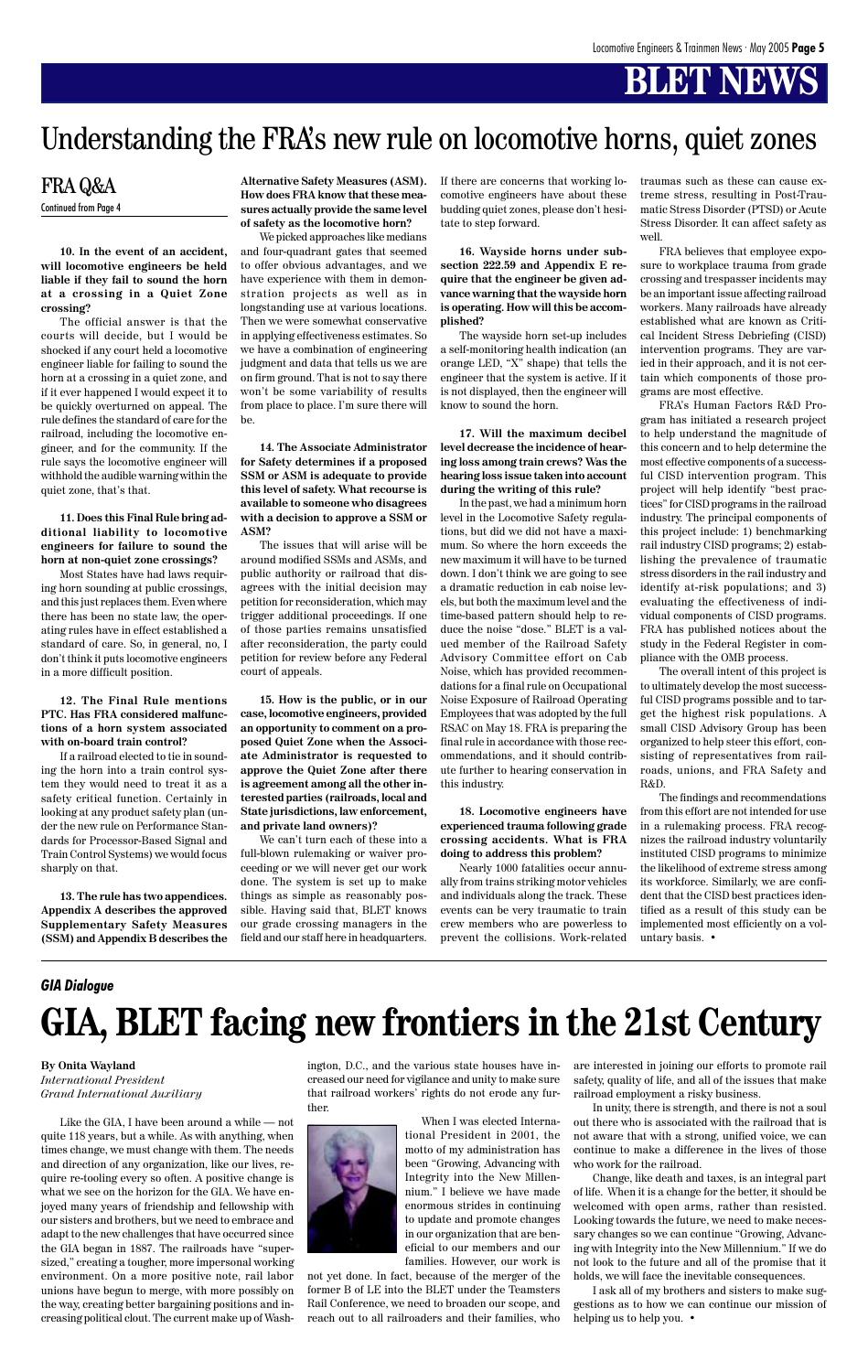Retirees, and those planning retirement, should be aware of the railroad retirement laws governing benefit payments to annuitants who work after retirement.

The following questions and an-

swers describe these railroad retirement work restrictions and earnings limitations on post-retirement employment, and how these rules can affect retirees engaging in self-employment.

**1. What are the basic railroad retirement work restrictions and earnings limitations that apply to post-retirement work?**

Neither a regular railroad retirement annuity (whether based on age and service or on disability) nor a supplemental annuity is payable for any month in which a retired employee works for a railroad employer, including labor organizations. This is true even if only one day's service is performed during the month and includes local lodge compensation totaling \$25 or more for any calendar month.

A spouse annuity is not payable for any month in which the employee's annuity is not payable, or for any month in which the spouse works for an employer covered under the Railroad Retirement Act. A survivor annuity is not payable for any month the survivor works for an employer covered under the Railroad Retirement Act.

Like social security benefits, railroad retirement tier I benefits and vested dual benefits paid to employees and spouses, and tier I, tier II and vested dual benefits paid to survivors are subject to deductions if an annuitant's earnings exceed certain exempt amounts.

These earnings deductions do not apply to those who have attained full social security retirement age. Full retirement age for employees and spouses ranges from age 65 for those born before 1938 to age 67 for those born in 1960 or later. Full retirement age for survivor annuitants ranges from age 65 for those born before 1940 to age 67 for those born in 1962 or later. Deductions for all annuitants, however, remain in effect for the months before

the month of full retirement age during the calendar year of attainment.

> **2. What are the current exempt earnings amounts for those annuitants subject to earnings limitations?**

For those under full retirement age throughout 2005, the exempt earnings amount is \$12,000. For beneficiaries attaining full retirement age in 2005, the exempt earnings amount is \$31,800 for the months before the month full retirement age is attained.

For those under full retirement age throughout the year, the earnings deduction is \$1 in benefits for every \$2 of earnings over the exempt amount. For those attaining full retirement age in 2005, the deduction is \$1 for every \$3 of earnings over the exempt amount in the months before the month full retirement age is attained.

Earnings received for services rendered, plus any net earnings from selfemployment, are considered when assessing deductions for earnings. Interest, dividends, certain rental income or income from stocks, bonds, or other investments are not considered earnings for this purpose.

Additional deductions are assessed for retired employees and spouses who work for their last pre-retirement nonrailroad employer and special restrictions apply to disability annuitants.

**3. What are the additional deductions applied to the annuities of retired employees and spouses working for their last pre-retirement nonrailroad employer?**

Such employment will reduce tier

II benefits and supplemental annuity payments, which are not otherwise subject to earnings deductions, by \$1 for each \$2 of compensation received subject to a maximum reduction of 50 percent. The deductions in the tier II benefits and supplemental annuities of individuals who work for pre-retirement nonrailroad employers apply even if earnings do not exceed the tier I exempt earnings limits. Also, while tier I and vested dual benefit earnings deductions stop when an annuitant attains full retirement age, these tier II and supplemental annuity deductions continue to apply after the attainment of full retirement age.

#### **4. Can a retired employee's earnings also reduce a spouse's benefit?**

A spouse benefit is subject to reductions not only for the spouse's earnings, but also for the earnings of the employee, regardless of whether the earnings are from service for the last preretirement nonrailroad employer or other post-retirement employment.

#### **5. What are the special earnings restrictions applied to disability annuitants?**

The amount disabled railroad retirement employee annuitants can earn without reducing their benefits is \$400 per month, exclusive of disability-related work expenses. While a disabled employee's annuity is not payable for any month in which he or she earns more than \$400 in any employment or self-employment, withheld payments will be restored if earnings for the year are less than \$5,000. Otherwise, the annuity is subject to a deduction of one month's benefit for each multiple of \$400 earned over \$4,800 (the last \$200 or more of earnings over \$4,800 counts as \$400). However, regardless of the amount of earnings, if a disabled annuitant works after retirement, this may also raise a question about the possibility of that individual's recovery from disability, and such work must be reported.

These disability work restrictions apply until the disabled employee annuitant is full retirement age. This transition is effective no earlier than full retirement age, even if the annuitant had 30 years of service. Earnings deductions continue to apply to those working for their last pre-retirement nonrailroad employer.

**6. After becoming entitled to a railroad retirement annuity, a retired employee is thinking of becoming a self-employed contractor or consultant, and might be providing services for a railroad or last pre-retirement nonrailroad employer. How would this affect his or her railroad retirement annuity?**

It depends on whether or not the Railroad Retirement Board considers the employee to be truly engaging in self-employed contracting or consulting, or whether the Board considers him or her to be functioning as an employee, and if so, who the Board considers to be the actual employer for railroad retirement purposes.

If a retiree is considered to be functioning as a self-employed contractor or consultant, his or her annuity is subject to tier I and vested dual benefit earnings deductions for net self-employment earnings.

However, if a retiree is considered to be functioning as an employee of a railroad or railroad labor organization, rather than as a self-employed contractor or consultant, the retiree's annuity would be subject to suspension. If the retiree is considered the employee of a nonrailroad employer, the retiree's annuity would be subject to earnings deductions for nonrailroad wages, and to additional deductions if he or she is considered to be working for a last nonrailroad pre-retirement employer.

Board determinations on contracting or consulting services take into account multiple factors which could be evaluated differently depending on the circumstances of the individual situation. Since no single rule covers every case, anyone requiring a determination as to whether contractor or consultant service is valid self-employment should contact the Board for a determination well in advance of making a commitment so as to be sure of the effect on benefit payments.



**7. How can individuals get more information about these railroad retirement work restrictions and earnings limitations?**

They should contact the nearest field office of the Board for information or refer to the Board's Web site at www.rrb.gov.

Persons can find the address and phone number of the Board office serving their area by calling the automated toll-free RRB Help Line at (800) 808- 0772, or from the Board's Web site. Most Board offices are open to the public from 9:00 a.m. to 3:30 p.m., Monday through Friday, except on Federal holidays. •

# **Planning to work after you retire?**

### Railroad Reitrement Board provides key information you need to know now

President Hahs also warned that there are no operating agreements in place for the proposed craft of train and engine service employees.

"The carrier could take the position that all current operating rules and pay scales are out the window because there would no longer be locomotive engineers, conductors and trainmen," Hahs said. "There are no agreements in place for the craft of train and engine service employee."

The May 27 action also makes it clear that the UTU was never sincere about re-affiliation commitments they made to the AFL-CIO.

"The single-craft issue is the very reason UTU withdrew from AFL-CIO five years ago," President Hahs said. "Now that it's back on the table, it sends

### UTU Raid Continued from Page1

the message that they were never serious about their bid to re-affiliate.

"One must wonder why any other labor organization would ever consider merging with such a reckless union. On the one hand, their leaders talk about unity and solidarity, but on the other, their actions have done nothing but divide rail labor and place rail craft unions in jeopardy." •

being part of the largest transportation union in the world," said Perry

Geller, National Secretary-Treasurer of the BMWED. "Each time we have asked, we have received help from the Teamsters. Let's use the IBT to mobilize so we can make a difference on Capitol Hill."

The BMWED and the BLET are both divisions of the International Brotherhood of Teamsters Rail Conference, which currently represents more than 70,000 railroad employees. •

### 'Desperate' UTU seeks another raid of BLET membership

## Unity Conference

Continued from Page1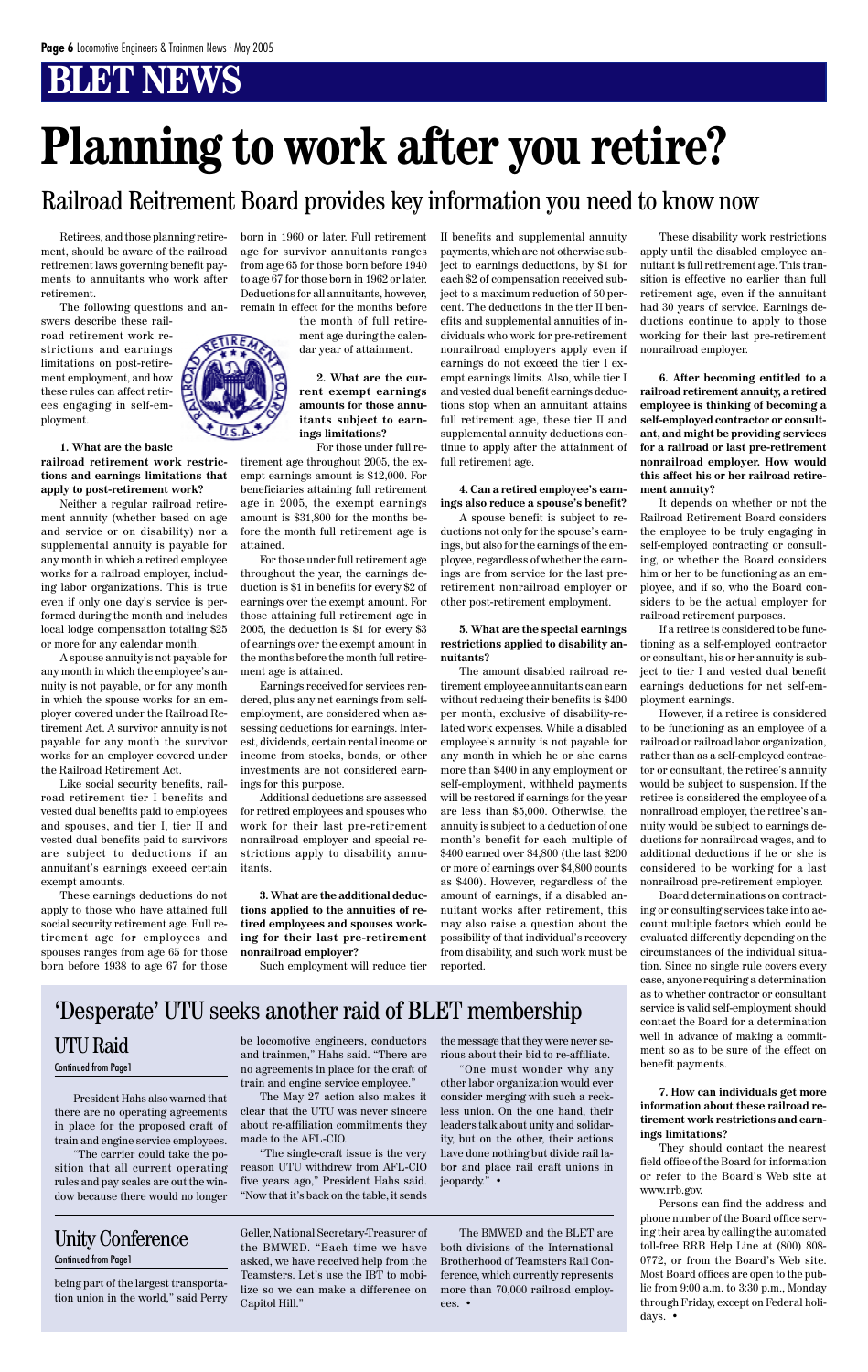Pacific Harbor Line, Inc. (PHL) and the Brotherhood of Locomotive Engineers and Trainmen (BLET) have

signed a new four-year labor agreement covering PHL's operating and maintenance of way employees.

Signed May 12 after a year and a half of negotiations, the pact substantially increases employees' basic rates of pay, in-

troduces payments for extended hours, enhances eligibility to the 401K plan, and provides a signing bonus and other improvements.

BLET's Division 214 in Long Beach,



Calif., has represented PHL's employees since the railroad was formed in 1998. Union employment has grown

> from 27 employees initially to nearly 100 in the past seven years.

PHL President Andrew Fox said, "The union was determined, but also realistic in helping us to get this agreement done. Our employees

have earned these contract improvements by building this company. At the same time, our customers will benefit from the flexibility and productivity features covered by the new pact."

"It took us three tries to get this agreement right," said BLET General Chairman Pat Williams. "But in the end, the company made some essential changes, which allowed us to achieve ratification."

Besides General Chairman Williams, the BLET would like recognize the invaluable efforts of Vice President Steve Speagle and Division 214 President Marlon Taylor and Local Chairman Alvin Sykes. The PHL negotiating team included Andrew Fox and Vice President Bill Roufs.

The BLET is a member of the Rail

Conference of the International Brotherhood of Teamsters and represents more than 59,000 employees in the United States. Its predecessor union, the Brotherhood of Locomotive Engineers, was the senior national labor organization in the United States and also North America's oldest rail labor union.

PHL provides railroad switching services to customers in the Ports of Long Beach and Los Angeles. It also dispatches all BNSF Railway and Union Pacific trains within the ports. PHL is a subsidiary of Anacostia Rail Holding, a firm that operates local and regional freight railroads. •

# **BLET, PHL reach contract agreement**

*(The following are portions of an April 29 memo from BLET General Chairman Dennis Pierce, BNSF (Former BN Northlines)/MRL, issued to all his Local Chairman regarding the UTU's strike at BNSF on April 27.)*

#### Dear Sirs and Brothers:

This is in reference to (the April 27) strike against BNSF Railway by UTU. As most of you know, UTU used the BLET/BNSF Primary Recall Agreement as its justification to strike. Since the strike, BLET's agreement and our actions have been grossly misrepresented and this is to give you the other half of the story that UTU has omitted in its spin.

From what we know, UTU's complaint regarding BLET's agreement is centered around the portion that allows junior demoted engineers to bid or be forced into the engineers' quota at their location, while senior demoted engineers remain on the ground. UTU accuses in its posts that this portion of the agreement created "flow back" as was implemented on the former SF portion of the property with the concurrence of UTU.

call Agreement did not create "flow back" as was created on the former SF. The former SF "flow back" agreement allows engineers to self demote prior to exhausting the engineer's quota and return to the ground at their own discretion. Quite the opposite, the Primary Recall Agreement changed nothing in that regard. Engineers on the former BN portion of the property must still exhaust the same engineers' positions before returning to the ground that they had to exhaust prior to the new agreement. While UTU may choose to ignore this fact, BLET went out of its way to avoid any changes to the steps that must be followed before engineers on the former BN portion of the property are allowed to flow back to ground service crafts. Rather, the only provisions that were changed in the primary recall are those that govern the promotion or entrance to the engineer's craft.

BLET's agreements have always governed engineer's promotion and the filling of engineer's positions. The last time that our jurisdictional rights on this Committee were challenged in that regard was in 1967. In that case, the UTU predecessor BLFE argued that BLE was not within its rights to implein yard service without UTU concurrence. The complaint then centered around BLE's decision to create the engineer's "hog board," modifying how engineer's vacancies were filled. BLFE lost that argument and we are certain that the former BLFE leadership of the UTU that now brings the same argument forward now will lose the argument again. A critical court decision in 1942 established the "cleavage of power" for any union to begin at the entrance to the craft(s) that it represents. That court precedent was quoted in the 1967 arbitration settlement and has been quoted in other similar arbitration awards as late as 1991.

Ironically, UTU argues in its court case that under UTU Agreements, engineers can never be on the ground when they could hold an engineers position on their district. As most of you know, BLET's agreements have never required that, we have always forced and accepted bids from the junior men when jobs went otherwise "unbid" at other locations. In addition, senior forced engineers have always been released back to the ground when junior engineers were available to properly release them. While the Primary Recall

ding and forcing of junior engineers to include the home location, that application was in already in effect on the former FWD and CS portions of the former BN property. For many years, junior engineers have been allowed to bid and were forced to vacant engineer's positions at their home location and UTU registered no complaints.

You can rest assured that we will be taking the action necessary to defend our right to negotiate and implement agreements that are specific to locomotive engineers, be that in the court proceeding or in any possible arbitration if that is where things go. Just so you know, multiple disputes around the country concerning ebb and flow related issues have been arbitrated and none have risen to the level of a major dispute up to now. We don't see this one ending up any different.

Fraternally,

#### **Dennis Pierce**

General Chairman BNSF (Former BN Northlines)/MRL

# **Opinion: UTU misrepresented BLET agreements during recent BNSF strike**

Under the Constitution of the International Brotherhood of Teamsters, all subordinate bodies are required to perform a monthly audit.

Beginning in June, all BLET general committees of adjustment, state legislative boards and local divisions should begin completing a monthly audit to comply with the IBT Constitution.

To assist with the audit, the National Division has prepared a new report form known as a "Trustees/ Auditing Committee Report." A copy of the report can be downloaded and printed here:

http://www.ble-t.org/pr/pdf/divtrust.pdf

BLET Bylaws provide that divisions will be au-

### New reporting forms available for BLET Divisions, SLBs, GCAs

dited by "trustees" of the division. The vice president, local chairman and legislative representative are designated as "trustees" by the Bylaws.

The general committees and state legislative boards should be audited

## **NEWS BRIEFS**

Amtrak is recruiting Locomotive Engineers to work in Miami, Florida, Jacksonville, Florence, S.C. or Raleigh, N.C.

Duties include the safe operation of Amtrak locomotives, complying with train orders, wayside signals, railroad operating rules, special instructions, federal, state and local regulations to transport passengers and equipment safely and efficiently.

Locomotive engineers must perform air brake

tests as required and must frequently make timely and critical decisions under stressful conditions.

Candidates must have a current Class I Engineer Certificate and must currently be working as a Locomotive Engineer with one year of service. Candidate will automatically be disqualified if their driving record indicates a conviction on an alcohol or substance violation or a refusal to submit to testing in connection with a moving violation with the past 36 months. Candidates must have no decertifications (rule violations CFR240.117) within the last thee years. Candidates will be required to pass the Hogan Personality Inventory Test.

Interested candidates are asked to fax their resumes as soon as possible to the attention of Sarah Ray at (202) 906-3349. *(EOE, F/M, D/V — Amtrak is an equal employment opportunity employer)*. •

### BLET Job Bank: Amtrak